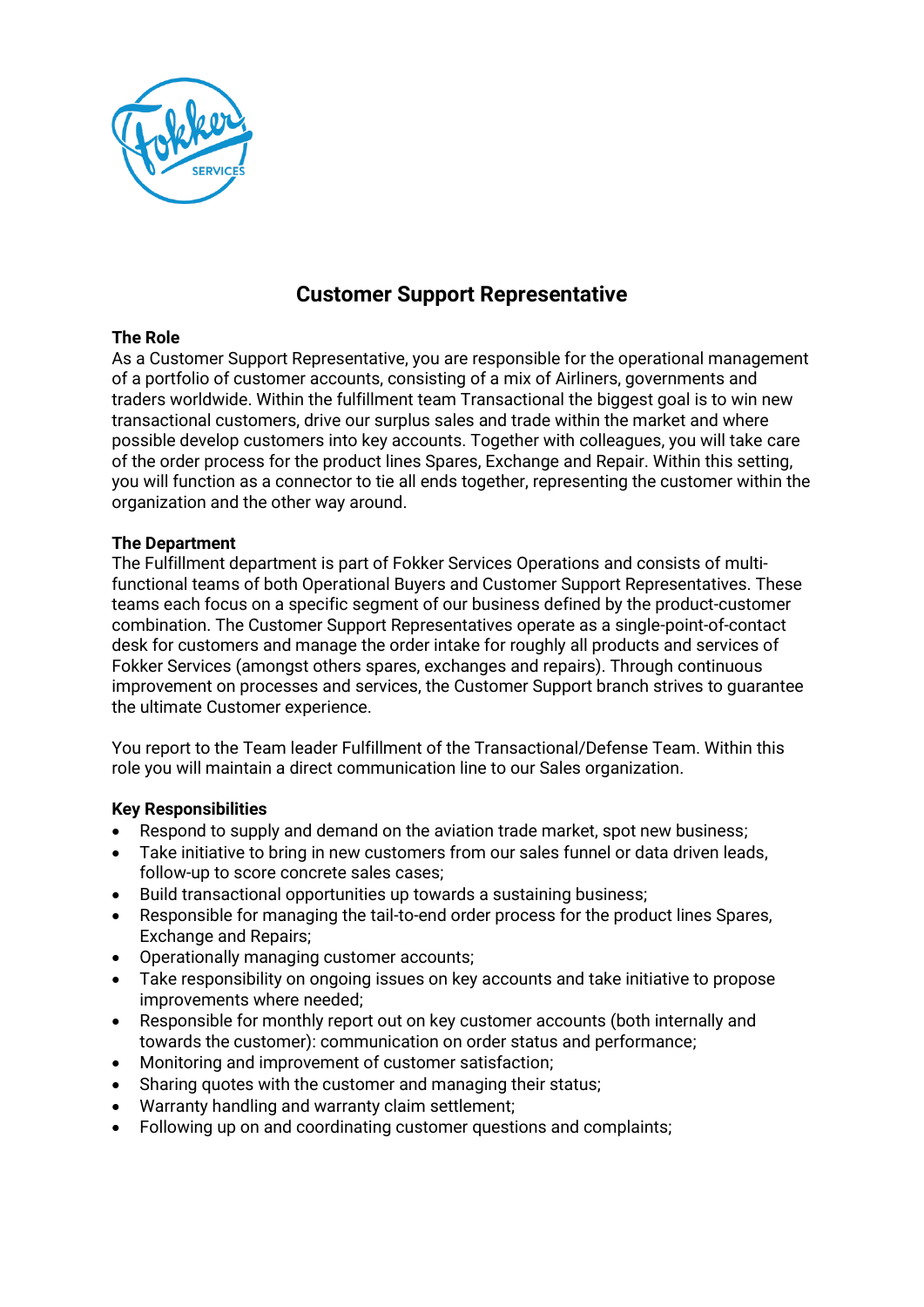

# **Experience & Qualifications**

- We are looking for an enthusiastic Customer Support colleague, who has HBO professional- and intellectual level within the aerospace industry or logistics;
- You are customer- and service orientated, have a commercial drive and a problem solving mentality;
- You master the Dutch and English language fluently (both spoken and written);
- You are commercially savvy and understand customer needs and requirements;
- You have a flexible attitude and can perform under pressure in stressful situations;
- You can work well both independently and in a team;
- Change energizes you and you are creative;
- You have good analytical skills, in addition to a practical solution orientation;
- Valued competences: accountability, cooperation, adaptability, flexible behavior, workmanship, customer orientation, initiative, focus on quality, commercial power.

# **What We Offer**

- A space within a team of talented specialists who are eager to share their knowledge and experience, but also want to learn from you;
- Room for professional and personal growth and a lot of autonomy;
- Career opportunities.

The CLA (CAO) Metaelektro applies. This consists out of the following:

- A competitive salary;
- When working fulltime (40 hours), you have 27 holiday days and 13 ADV leave days per year.

# **Interested?**

If you feel like you can contribute to the growth of our company by taking up this challenging job, we are looking forward to your application! You can send your application to [Didier.soesman@fokkerservices.com](mailto:Didier.soesman@fokkerservices.com) (+31 (6) 51878728) or check out our LinkedIn page for more information.

# **Working with Us**

What is the height of your ambition? Ours starts at roughly 30,000 feet and climbs from there. Few people know what it feels like to set their work in the sky. Others may have a hard time relating but your colleagues understand that when your work takes flight, so do you. Which is why our team leaders are so driven to support the development of your maximum potential. Together, your work will mix renewal with innovation, reinvention and repair to create tailored solutions that soar. Your entrepreneurial spirit will be given the space to maneuver, working with a team that is as open, transparent and engaged as you are. With Fokker Services Group, every action you take has a meaningful impact on a customer's success. It's this total combination, and the strength of the relationships formed through a shared dedication, that keeps hardworking talent here for 20, 30 plus years. Time enough to reach the height of your ambition, and discover what lies beyond.